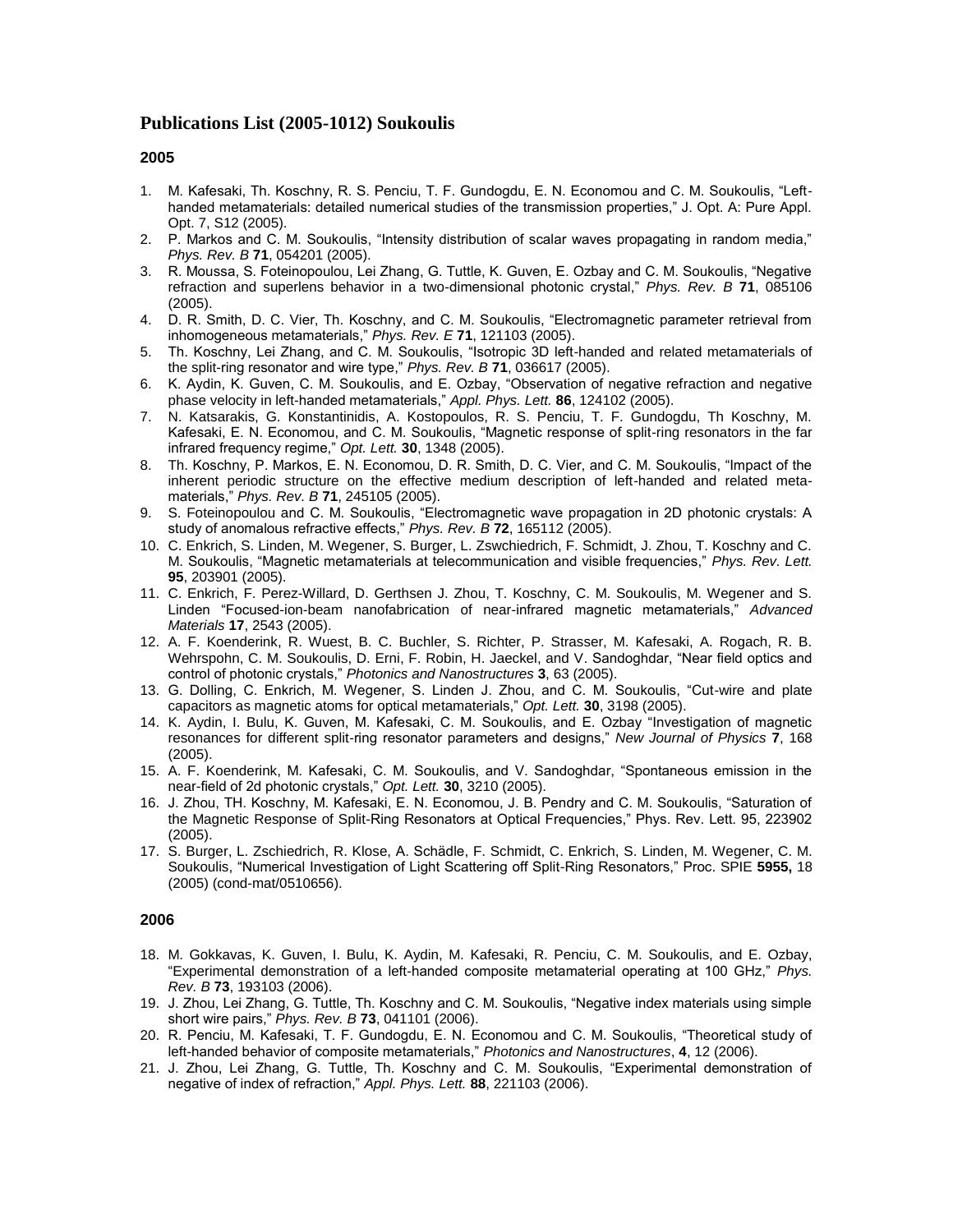- 22. Th. Koschny, R. Moussa and C. M. Soukoulis, "Limits on the amplification of evanescent waves of lefthanded materials," *J. Opt. Soc. Am. B* **23**, 485 (2006).
- 23. M. W. Klein, C. Enkrich, M. Wegener, C. M. Soukoulis and S. Linden, "Single-slit split-ring resonators at optical frequencies: Limits of size scaling," *Opt. Lett.* **31**, 1259 (2006).
- 24. [A. F. Koenderink,](http://xxx.lanl.gov/find/cond-mat/1/au:+Koenderink_A/0/1/0/all/0/1) [M. Kafesaki,](http://xxx.lanl.gov/find/cond-mat/1/au:+Kafesaki_M/0/1/0/all/0/1) [C. M. Soukoulis,](http://xxx.lanl.gov/find/cond-mat/1/au:+Soukoulis_C/0/1/0/all/0/1) [V. Sandoghdar,](http://xxx.lanl.gov/find/cond-mat/1/au:+Sandoghdar_V/0/1/0/all/0/1) "Spontaneous emission rates of dipoles in photonic crystal membranes," *J. Opt. Soc. Am. B* **23**, 1196 (2006).
- 25. T. F. Gundogdu, I. Tsiapa, A. Kostopoulos, G. Konstantinidis, N. Katsarakis, R. S. Penciu, , M. Kafesaki, E. N. Economou, Th. Koschny, and C. M. Soukoulis, "Experimental demonstration of negative magnetic permeability in the far-infrared frequency regime," *Appl. Phys. Lett.* **89**, 084103 (2006).
- 26. S. Linden, C. Enkrich, G. Dolling, M. W. Klein, J. Zhou, Th. Koschny, C. M. Soukoulis, S. Burger, F. Schmidt, and M. Wegener, "Photonic metamaterials: Magnetism at optical frequencies," *IEEE J. of Selected Topics in Quant. Electr.* **12**, 1097 (2006).
- 27. C. M. Soukoulis, M. Kafesaki and E. N. Economou "Negative index materials: New frontiers in optics," *Adv. Mater.* **18**, 1941 (2006).
- 28. H. Danithe, S. Foteinopoulou and C. M. Soukoulis, "Omni-reflectance and enhanced resonant tunneling from multilayers containing left-handed materials," *Photonics and Nanostructures* **4**, 123 (2006).
- 29. G. Dolling, C. Enkrich, M. Wegener, C. M. Soukoulis and S. Linden, "Observation of simultaneous negative phase and group velocity of light," *Science* **312**, 892 (2006).
- 30. G. Dolling, C. Enkrich, M. Wegener, C. M. Soukoulis and S. Linden, "A low-loss negative index metamaterial at telecommunication wavelengths," *Opt. Lett.* **31**, 1800 (2006).
- 31. R. Moussa, Th. Koschny, and C. M. Soukoulis, "Excitation of surface waves in photonic crystal lefthanded materials: Role of surface termination," *Phys. Rev. B* **74**, 115111 (2006).
- 32. B. Wang, W. Dai, A. Fang, L. Zhang, G. Tuttle, Th. Koschny, and C. M. Soukoulis, "Existence of surface waves in photonic crystals," *Phys. Rev. B* **74**, 195104 (2006).
- 33. J. Zhou, E. N. Economou, Th. Koschny and C. M. Soukoulis, "A unifying approach to left handed materials design," *Opt. Lett.* **31**, 3620 (2006).

- 34. G. Dolling, M. Wegener, C. M. Soukoulis and S. Linden, "Negative-index metamaterial at 780 nm wavelength," *Opt. Lett.* **32**, 53 (2007).
- 35. C. M. Soukoulis, S. Linden and M. Wegener, "Negative refractive index at optical wavelengths," *Science*, **315**, 47 (2007).
- 36. M. Kafesaki, Th. Koschny, J. Zhou, N. Katsarakis, I. Tsiapa, E. N. Economou and C. M. Soukoulis, "Electromagnetic behavior of left-handed materials," *Physica B* **394**, 148 (2007).
- 37. C. M. Soukoulis, Th. Koschny, J. Zhou, M. Kafesaki and E. N. Economou, "Electric and magnetic response of split ring resonators at THz frequencies," *Phys. Status Solidi B* **244**, 1181 (2007).
- 38. N. Katsarakis, M. Kafesaki, I. Tsiapa, E. N. Economou and C. M. Soukoulis, "High transmittance lefthanded materials involving symmetric split-ring resonators," *Photonics and Nanostructures*, **5**, 149 (2007).
- 39. M. Kafesaki, I. Tsiapa, N. Katsarakis, Th. Koschny, C. M. Soukoulis and E. N. Economou, "Left-handed metamaterials: The fishnet structure and its variations," *Phys. Rev. B* **75**, 235114 (2007).
- 40. S. Foteinopoulou, M. Kafesaki, E. N. Economou and C. M. Soukoulis, "Backward surface waves at photonic crystals," *Phys. Rev. B* **75**, 245116 (2007).
- 41. Th. Koschny, J. Zhou and C. M. Soukoulis, "Magnetic response and negative refractive index of metamaterials," Proc. SPIE **6581**, 658103 (2007).
- 42. G. Dolling, M. Wegener, C. M. Soukoulis and S. Linden, "Design-related losses of double-fishnet negative-index photonic metamaterials," *Optics Express* **15**, 1153 (2007).
- 43. K. Guven, A. D. Cakmak, M. D. Caluska, , E. Ozbay, T. F. Gundogdu, M. Kafesaki and C. M. Soukoulis, "Bilayer metamaterial: Analysis of left-handed transmission and retrieval of effective medium parameters," *J. of Opt. A: Pure and Appl. Opt*. **9**, S361 (2007).
- 44. J. Zhou, Th. Koschny and C. M. Soukoulis, "Magnetic and electric excitation of split ring resonators," *Optics Express* **15**, 17881 (2007).
- 45. R. Moussa, B. Wang, G. Tuttle, Th. Koschny and C. M. Soukoulis, "On the beaming and enhanced transmission in photonic crystals," *Phys. Rev. B* **76**, 235417 (2007).
- 46. S. Foteinopoulou, G. Kenanakis, N. Katsarakis, I. Tsiapa, M. Kafesaki, E. N. Economou and C. M. Soukoulis, "Experimental verification of backwards wave propagation at photonic crystal surfaces," *Appl. Phys. Lett.* **91**, 214102 (2007).
- 47. T. F. Gundogdu, M. Gokkavas, K. Guven, M. Kafesaki, C. M. Soukoulis and E. Ozbay, "Simulations and micro-fabrication of optically switchable split ring resonators," *Photonics and Nanostructures* **5**, 106 (2007).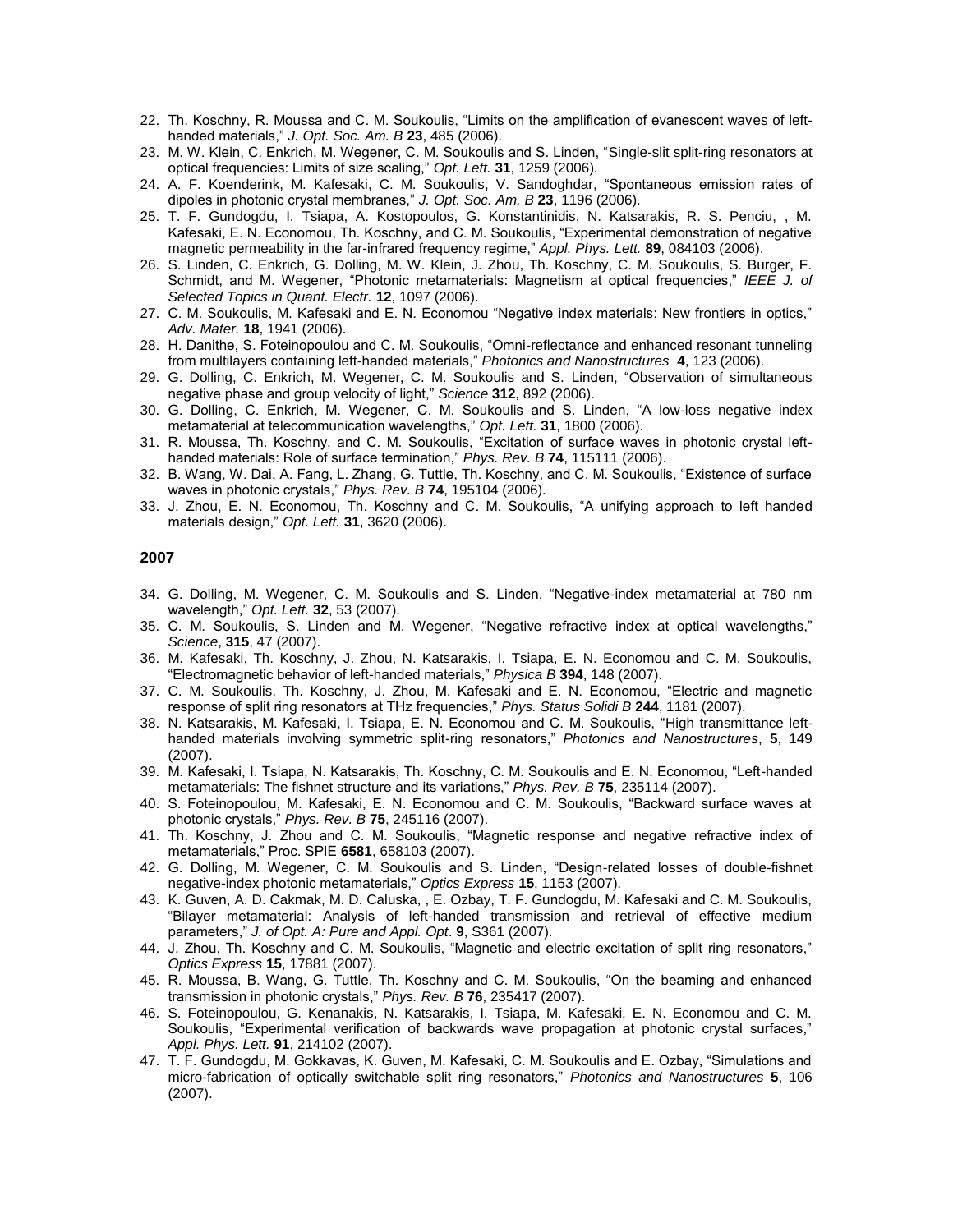- 48. J. Zhou, Th. Koschny, M. Kafesaki and C. M. Soukoulis, "Size dependence and convergence of the retrieval parameters of metamaterials," *Photonics and Nanostructures* **6**, 96 (2008).
- 49. E. N. Economou, Th. Koschny and C. M. Soukoulis, "Strong diamagnetic response of metamaterials," *Phys. Rev. B* **77**, 092401 (2008)*.*
- 50. C. M. Soukoulis, J. Zhou, Th. Koschny, M. Kafesaki and E. N. Economou, "The Science of Negative Index Materials," *J. Phys.: Condens. Matter* **20**, 304217 (2008).
- 51. W. Dai, B. Wang, Th. Koschny and C. M. Soukoulis, "Experimental verification of quantized conductance for microwave frequencies in photonic crystal waveguides," *Phys. Rev. B* **78**, 073109 (2008).
- 52. T. F. Gundogdu, N. Katsarakis, M. Kafesaki, R. S. Penciu, G. Konstantinidis, A. Kostopoulos, E. N. Economou, and C. M. Soukoulis, "Negative index short-slab pair and continuous wires metamaterials in the far infrared regime," *Optics Express* **16**, 9173 (2008).
- 53. J. Zhou, Th. Koschny and C. M. Soukoulis, "An efficient way to reduce losses of left-handed metamaterials," *Optics Express* **16**, 11147 (2008).
- 54. R. S. Penciu, K. Aydin, M. Kafesaki, Th. Koschny, E. Ozbay, E. N. Economou, and C. M. Soukoulis, "Multi-gap individual and coupled split-ring resonator structures," *Optics Express* **16**, 16131 (2008).
- 55. B. Wang, J. Zhou, Th. Koschny and C. M. Soukoulis, "Nonlinear properties of split ring resonators," *Optics Express* **16**, 16058 (2008).
- 56. M. Wegener, J. L. García-Pomar, C. M. Soukoulis, N. Meinzer, M. Ruther, and S. Linden, "Toy model for plasmonic metamaterial resonances coupled to two-level system gain," *Optics Express* **16**, 19785 (2008).
- 57. W. Dai, and C. M. Soukoulis, "Converging and waveguiding of a Gaussian beam by two-layer dielectric rods," *Appl. Phys. Lett.* **93**, 201101 (2008).

- 58. E. Plum, J. Dong, J. Zhou, V. A. Fedotov, Th. Koschny, C. M. Soukoulis, and N. I. Zheludev, "Metamaterial with Negative Index due to Chirality," *Phys. Rev. B*. **79**, 035407 (2009); (Selected for a Viewpoint in *Physics* **2**, 3 (2009)).
- 59. M. Diem, Th. Koschny and C. M. Soukoulis, "Wide-angle perfect absorber/thermal emitter in the THz regime," *Phys. Rev. B.* **79**, 033101 (2009).
- 60. D. Ö. Güney, Th. Koschny, M. Kafesaki, and C. M. Soukoulis, "Connected bulk negative index photonic metamaterials for direct laser writing," *Optics Letters* **34**, 506 (2009).
- 61. P. Tassin, Lei Zhang, Th. Koschny, E. N. Economou and C. M. Soukoulis, "Low loss metamaterials based on Electromagnetic Induced Transparency," *Phys. Rev. Lett.* **102**, 053901 (2009).
- 62. J. Zhou, J. Dong, B. Wang, Th. Koschny, M. Kafesaki and C. M. Soukoulis, "Negative refractive index due to chirality," *Phys. Rev. B.* **79**, 121104(R) (2009).
- 63. B. Wang, J. Zhou, Th. Koschny and C. M. Soukoulis, "Non planar chiral metamaterials with negative index," *Appl. Phys. Lett.* **94**, 151112 (2009).
- 64. Nian-Hai Shen, M. Kafesaki, Th. Koschny, Lei Zhang, E. N. Economou and C. M. Soukoulis, "Broadband blue-shift tunable metamaterials and dual-band switches," *Phys. Rev. B.* **79**, 161102(R) (2009).
- 65. P. Tassin, Lei Zhang, Th. Koschny, E. N. Economou and C. M. Soukoulis, "Planar designs for electromagnetically induced transparency in metamaterials," *Optics Express* **17**, 5595 (2009).
- 66. A. Fang, Th. Koschny and C. M. Soukoulis, "Optical anisotropic metamaterials: Negative refraction and focusing," *Phys. Rev. B* . **79**, 245127 (2009).
- 67. A. Fang, Th. Koschny, M. Wegener and C. M. Soukoulis, "Self-consistent calculation of metamaterials with gain," *Phys. Rev. B.* **79**, 241104(R) (2009).
- 68. J. Zhou, Th. Koschny M. Kafesaki and C. M. Soukoulis, "Negative refractive index response of weakly and strongly coupled optical metamaterials," *Phys. Rev. B* **80**, 035109 (2009).
- 69. B. Wang, J. Zhou, M. Kafesaki, Th. Koschny and C. M. Soukoulis, "Chiral metamaterials: Simulations and experiments," *J. Opt. A: Pure and Appl. Optics* **11**, 114003 (2009).
- 70. R. Zhao, J. Zhou, Th. Koschny, E. N. Economou and C. M. Soukoulis, "Repulsive Casimir force in chiral memamaterials," *Phys. Rev. Lett*. **103**, 103602 (2009).
- 71. B. Wang, Th. Koschny, and C. M. Soukoulis, "Wide-angle and polarization independent chiral metamaterials absorbers," *Phys. Rev. B.* **80**, 033108 (2009).
- 72. E. N. Economou, M. Kafesaki, Th. Koschny and C. M. Soukoulis, "The fourth quadrant in the e, μ plane: A new frontier in optics," *Journal of Computational and Theoretical Nanoscience* **6**, 1827 (2009).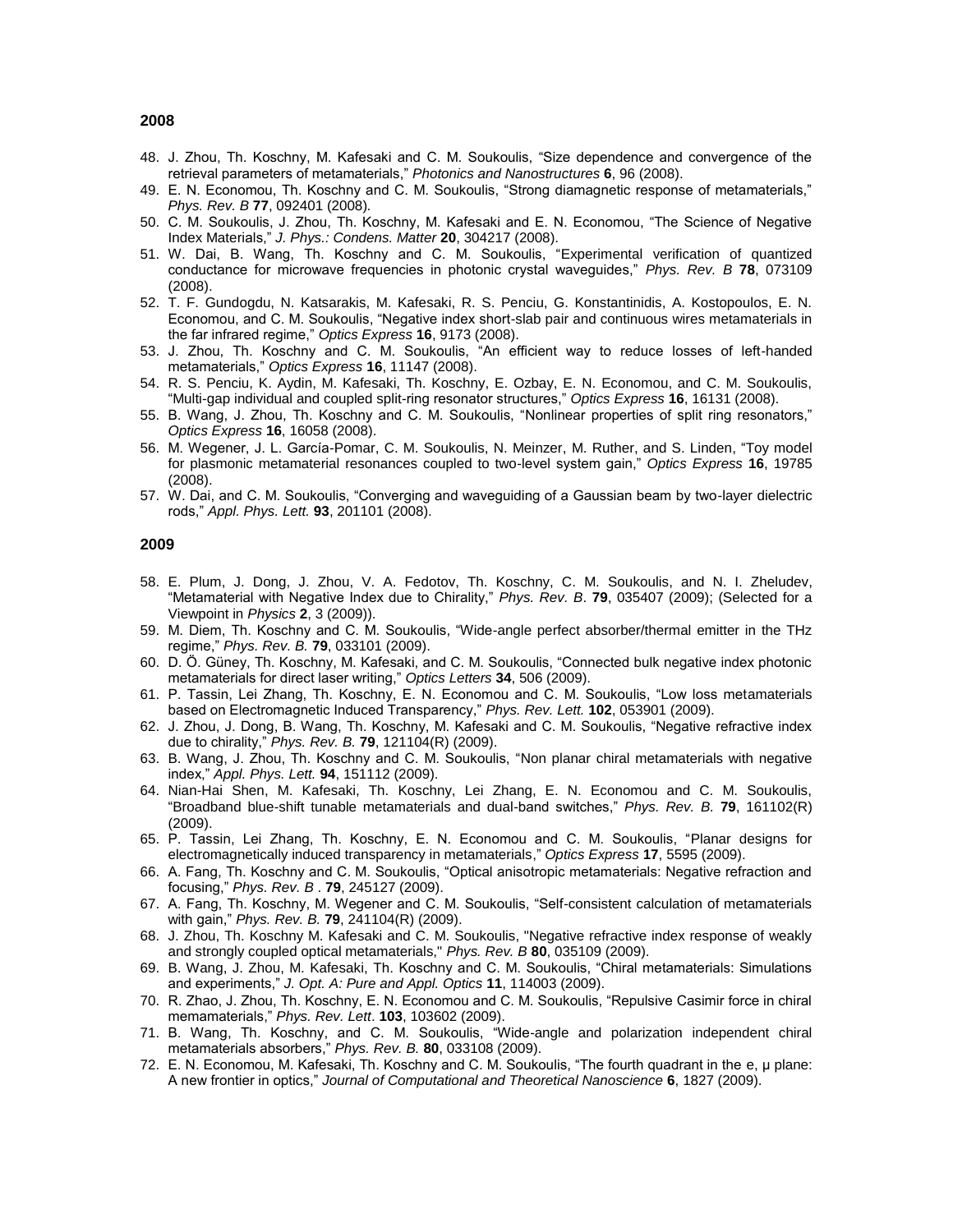- 73. M. Decker, M. Ruther, C.E. Kriegler, J. Zhou, C.M. Soukoulis, S. Linden, and M. Wegener, "Strong optical activity from twisted-cross photonic metamaterials," *Optics. Letters* **34**, 2501(2009).
- 74. J. Dong, J. Zhou, Th. Koschny, and C. M. Soukoulis, "Bi-layer cross chiral structure with strong optical activity and negative refractive index," *Optics Express* **17**, 14173 (2009).
- 75. D. Ö. Güney, Th. Koschny, and C. M. Soukoulis, "Reducing Ohmic losses in metamaterials by geometric tailoring," *Phys. Rev. B* **80**, 125129 (2009).
- 76. Nian-Hai Shen, S. Foteinopoulou, M. Kafesaki, Th. Koschny, E. Ozbay, E. N. Economou and C. M. Soukoulis, "Compact planar far-field superlens based on anisotropic left-handed metamaterials," *Phys. Rev. B* **80**, 115123 (2009).
- 77. W. Dai and C. M. Soukoulis, "Theoretical analysis of the surface wave along a metal-dielectric interface, *Phys. Rev. B* **80**, 155407 (2009).
- 78. Nian-Hai Shen, G. Kenakakis, M. Kafesaki, N. Katsarakis, E. N. Economou and C. M. Soukoulis, "Parametric investigation and analysis of fishnet metamaterials in the microwave regime," *JOSA B* **26**, B61 (2009).

- 79. A. Fang, Th. Koschny, and C. M. Soukoulis, "Lasing in metamaterials nanostructures," *J. Opt.* **12**, 024013 (2010).
- 80. J.-M. Manceau, N.-H. Shen, M. Kafesaki, C. M. Soukoulis, and S. Tzortzakis, "Dynamic response of metamaterials in the terahertz regime: Blue shift tunability and broadband phase modulation," *Appl. Phys. Lett.* **96**, 021111 (2010).
- 81. Z. Li, H. Caglayan, E. Colak, J. Zhou, C. M. Soukoulis, and E. Ozbay, "Coupling effect between two adjacent chiral structures layers," *Opt. Exp.* **18**, 5375 (2010).
- 82. D. Ates, A. O. Cakmak, E. Colak, R. Zhao, C. M. Soukoulis, and E. Ozbay, "Transmission enhancement through deep subwavelength apertures using connected SRRs," *Opt. Exp.* **18**, 3952 (2010).
- 83. M. Diem, Th. Koschny, and C.M. Soukoulis, "Transmission in the vicinity of the Dirac point in hexagonal photonic crystals," *Physica. B.* **405**, 2990 (2010).
- 84. M. Decker R. Zhao, C.M. Soukoulis, S. Linden, and M. Wegener, "Twisted split-ring-resonator photonic metamaterial with huge optical activity," *Opt. Lett.* **35**, 1593 (2010).
- 85. D. Ö. Güney, Th. Koschny, and C. M. Soukoulis, "Intra-connected 3D isotropic bulk negative index photonic metamaterial," *Opt. Exp.* **18**, 12352 (2010).
- 86. W. Dai and C. M. Soukoulis, "Control of beaming angles via a subwavelength metallic slit surrounded by grooves," *Phys. Rev. B* **82**, 045427 (2010).
- 87. R. Zhao, Th. Koschny, E. N. Economou and C. M. Soukoulis, "Comparison of chiral memamaterials for repulsive Casimir force," *Phys. Rev. B*. **81**, 235126 (2010).
- 88. Z. Li, R. Zhao, Th. Koschny, M. Kafesaki, E. Colak, H. Caglayan, E. Ozbay and C. M. Soukoulis, "Chiral metamaterials with negative refractive index based on Four-U-SRRs resonators," *Appl. Phys. Lett*. **97**, 081901 (2010).
- 89. R. S. Penciu, M. Kafesaki, Th. Koschny, E. N. Economou and C. M. Soukoulis, "Magnetic response of nanoscale left-handed metamaterials," *Phys. Rev. B* **81**, 235111 (2010).
- 90. R. Zhao, Th. Koschny and C. M. Soukoulis, "Chiral memamaterials: Retrieval of the effective parameters with and without substrate," *Opt. Express* **18**, 14553 (2010).
- 91. V. Ginis, P. Tassin, C. M. Soukoulis, I. Veretennicoff, "Confining light in deep sub-wavelength electromagnetic cavities," *Phys. Rev. B.* **82**, 113102 (2010).
- 92. A. Fang, Th. Koschny, and C. M. Soukoulis, "Self-consistent calculations of loss compensated fishnet metamaterials," *Phys. Rev. B* **82**, 121102 (R) (2010).
- 93. A. P. McCauley, R. Zhao, M. T. Homer Reid, A. W. Rodriguez, J. Zhou, F. S. S. Rosa, J. D. Joannopoulos, D. A. R. Dalvit, C. M. Soukoulis, and S. G. Johnson, "Microstructure Effects for Casimir Forces in Chiral Metamaterials," *Phys. Rev. B* **82**, 165108 (2010).
- 94. N. Meinzer, M. Ruther, S. Linden, C. M. Soukoulis, G. Khitrova, J. Hendrickson, J. D. Olitsky, H. M. Gibbs and M. Wegener, "Arrays of Ag split-ring resonators coupled to InGaAs single-quantum-well gain," *Opt. Express* **18**, 24140 (2010).
- 95. R. Zhao, P. Tassin, Th. Koschny and C. M. Soukoulis, "Optical forces in nanowire pairs and metamaterials," *Opt. Express* **18**, 25665 (2010).
- 96. R. Zhao, J. Zhou, Th. Koschny, E. N. Economou and C. M. Soukoulis, Respond to the comment on "Repulsive Casimir force in chiral memamaterials," *Phys. Rev. Lett*. **105**, 189302 (2010).
- 97. Lei Zhang, P. Tassin, Th. Koschny, C. Kurter, S. M. Anlage and C. M. Soukoulis, "Large group delay in a microwave metamaterial analog of Electromagnetic Induced Transparency," *Appl. Phys. Lett.* **97**, 241904 (2010).
- 98. C. M. Soukoulis and M. Wegener, "Optical metamaterials: More bulky and less lossy," *Science* **330**, 1633 (2010).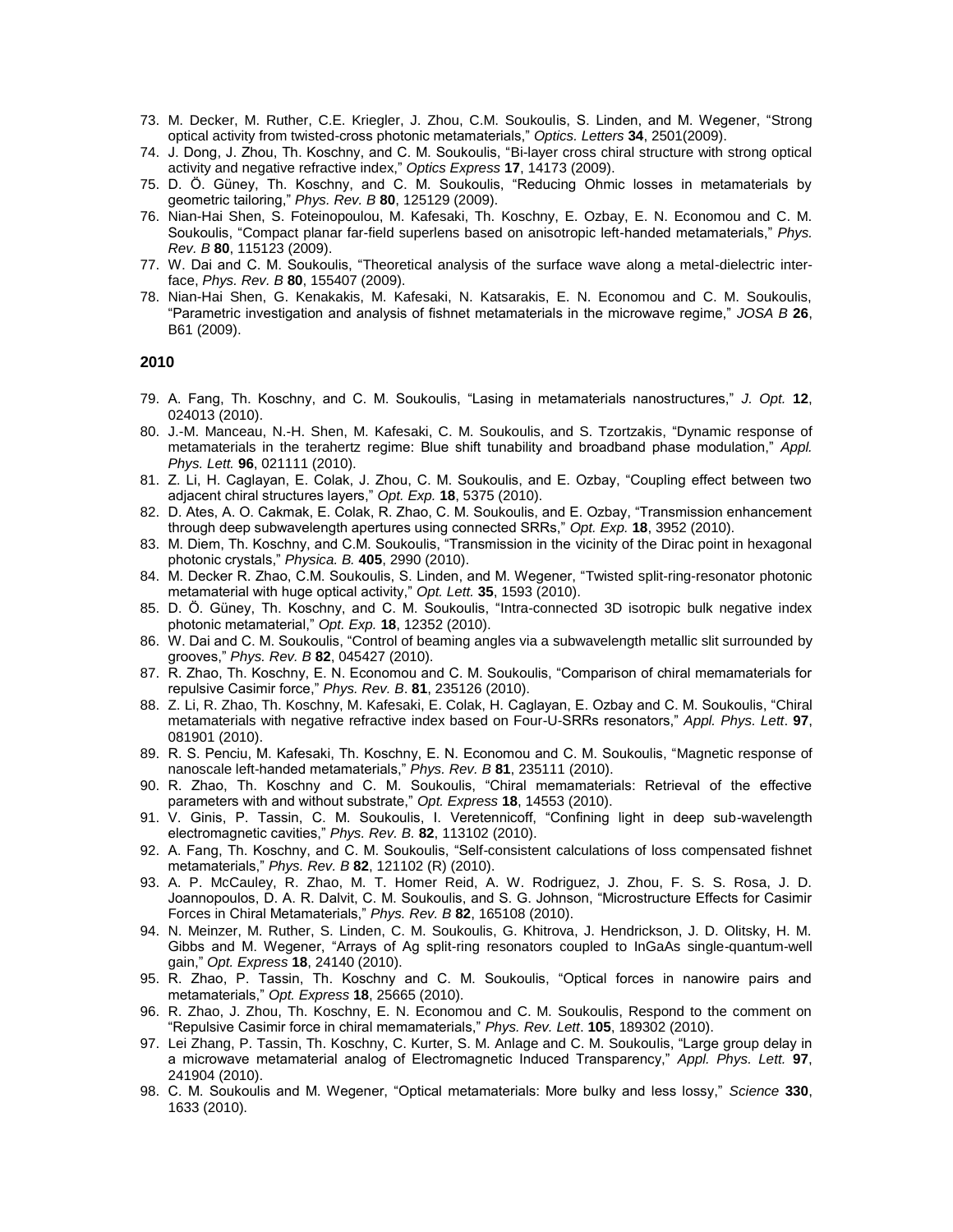- 99. N. H. Shen, M. Massaouti, M. Gokkavas, J. M. Manceau, E. Ozbay, S. Tzortzakis, M. Kafesaki, and C. M. Soukoulis, "Optical implemented broadband blue-shift switch in the terahertz regime," Phys. Rev. Lett. 106, 037403 (2011).
- 100.D. Ö. Güney, Th. Koschny, and C. M. Soukoulis, "Surface plasmon driven electric and magnetic resonators for metamaterial," Phys. Rev. B 83, 045107 (2011).
- 101.R. Zhao, Lei Zhang, J. Zhou, Th. Koschny and C. M. Soukoulis, "Conjugated gammadion chiral metamaterials with optical activity and negative refractive index," Phys. Rev B 83, 035105 (2011).
- 102.R. Zhao, Th. Koschny, E. N. Economou and C. M. Soukoulis, "Repulsive Casimir forces with finitethickness functional slabs," Phys. Rev. B. 83, 075108 (2011).
- 103.A. Fang, Z. Huang Th. Koschny, and C. M. Soukoulis, "Overcoming losses of a split ring resonator array with gain," Opt. Express 19, 12688 (2011).
- 104.C. M. Soukoulis and M. Wegener, "Past Achievements and Future Challenges in the development of 3D photonic metamaterials," *Nat. Phot.* **5**, 523 (2011).
- 105.M. Decker, N. Feth C.M. Soukoulis, S. Linden, and M. Wegener, "Retarded long-range interaction in split-ring-resonator square arrays," *Phys. Rev B.* **84**, 085416 (2011).
- 106.S. Foteinopoulou, M. Kafesaki, E. N. Economou and C. M. Soukoulis, "Two-dimensional polaritonic photonic crystals as THz uniaxial metamaterials," *Phys. Rev B.* **84**, 035128 (2011).
- 107.C. Kurter, P. Tassin, Lei Zhang, Th. Koschny, A. P. Zhuravel, A. V. Ustinov, S. M. Anlage and C. M. Soukoulis, "Classical analogue of Electromagnetic Induced Transparency with a metal/superconductor hybrid metamaterial," *Phys. Rev. Lett.* **107**, 043901 (2011).
- 108.K. B. Alici, A. B. Turhan, C. M. Soukoulis, and E. Ozbay, "Optically thin composite resonant absorber at the near-infrared band: a polarization independent and spectrally broadband configuration," *Opt. Express* **19**, 14260 (2011).
- 109.I. Bergmair, B. Dastmalchi, M. Bergmair, A. Saeed, W. Hilber, G. Hesser, C. Helgert, E. Pshenay-Severin, T. Pertsch, E. B. Kley, U. Hubner, N. H. Shen, R. Penciu, M. Kafesaki, C. M. Soukoulis, K. Hingerl, M. Muehlberger and R. Schoeftner, "Single and multilayer metamaterials fabricated by nanoimprint lithography," *Nanotechnology*, **22**, 325301 (2011).

- 110.A. Fang, Z. Huang Th. Koschny, and C. M. Soukoulis, "Loss compensated negative index materials at optical wavelengths," *Photonics and Nanostructures* **10**, 276 (2012).
- 111.P. Tassin, Th. Koschny, M. Kafesaki and C. M. Soukoulis, "A comparison of graphene, superconductors and metals as conductors for metamaterials and plasmonics" *Nat. Phot.* **6**, 259 (2012).
- 112.C. Kurter, P. Tassin, A. P. Zhuravel, Lei Zhang, Th. Koschny, A. V. Ustinov, S. M. Anlage and C. M. Soukoulis, "Switching nonlinerarity of Metamaterial-Induced Transparency Windows," *Appl. Phys. Lett.* **100**, 121906 (2012).
- 113.N. Vasilantonakis, K. Terzaki, I. Kakellari, V. Purlys, D. Gray, C. M. Soukoulis, M. Vamvakaki, M. Kafesaki and M. Farsari, "3D Metallic Photonic Crystals with Optical Bandgaps," *Adv. Mater.* **24**, 1101 (2012).
- 114.Z. Huang Th. Koschny, and C. M. Soukoulis, "Theory of pump-probe experiments of metallic metamaterials coupled to the gain medium," *Phys. Rev. Lett*. **108**, 187402 (2012).
- 115.N. H. Shen, Th. Koschny, M. Kafesaki, and C. M. Soukoulis, "Optical metamaterials with different metals," *Phys. Rev. B.* **85**, 075120 (2012).
- 116.V. Ginis, P. Tassin, J. Danckaert, C. M. Soukoulis, I. Veretennicoff, "Creating electromagnetic cavities using transformation cavities," *New J. of Physics* **14**, 033007 (2012).
- 117.Z. Li, K. B. Alici, H. Caglayan, M. Kafesaki, C. M. Soukoulis, and E. Ozbay, "Composite chiral metamaterials with negative refractive index and high values of figures of merits," *Opt. Express* **20**, 6146 (2012).
- 118.Lei Zhang, Th. Koschny, and C. M. Soukoulis, "Young's double-slit experiments in photonic crystals," *Physica B* **406**, 4048 (2012).
- 119.P. Tassin, Th. Koschny, and C. M. Soukoulis, "Effective material parameter retrieval for thin sheets: theory and application to graphene, thin silver films, and single-layer metamaterials," *Physica B* **406**, 4062 (2012).
- 120.A. Basharin, M. Kafesaki, E. N. Economou and C. M. Soukoulis, "Backward wave radiation from negative permittivity waveguides and its use for THz subwavelength imaging," *Opt. Express* **20**, 12752 (2012).